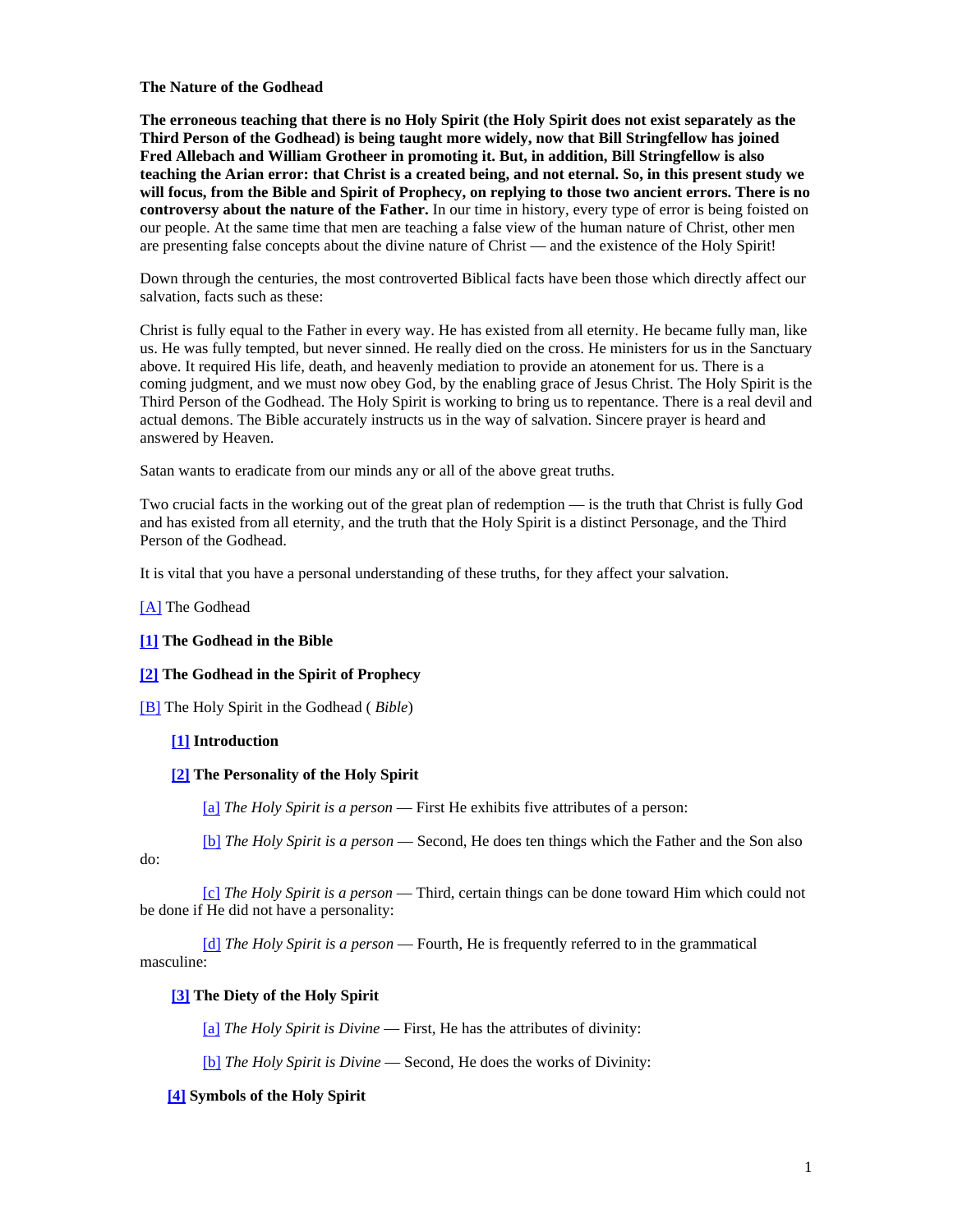[a] There are symbols in the Bible, and representations which strikingly protray his person and ministry:

# **[5] Other Activities of the Holy Spirit**

# **[6] The Sin against the Holy Spirit**

[C] The Holy Spirit in the Godhead *(Spirit of Prophecy)*

[D] Christ in the Godhead

# **[1] Introduction**

**[2] Christ in the Godhead** *(Bible)*

**[3] Christ in the Godhead** *(Spirit of Prophecy)*

[E] Conclusion

The Godhead

The Godhead in the Bible

1 — Several times in the Old Testament, God speaks of Himself as "Us." Note Genesis 1:26, where the ones who do the creating of man are plural. Created beings do not create, so the "Us" can only refer to the Godhead. Also see Genesis 11:7.

2 — Elohim is one of the Old Testament words for "God." This Hebrew word is a plural ("Gods," not "God").

3 — The Angel of Jehovah is mentioned several times in the Old Testament. This Angel is not only identified with the Father, but is also distinguished from Him. Thus, we find here a reference to two persons of the Godhead (Gen 16:7-13;18:1-21; 19:1-28; Mal 3:1).

4 — In a similar manner, the Word, or Wisdom, is personified, indicating a divine duality (Ps 33:4, 6; Prov 8:12-31).

5 — Still elsewhere, God is the speaker, and He mentions both the Messiah and the Spirit or, the Messiah is the speaker who mentions both God and the Spirit (Isa 48:16; 61:1).

6 — In the New Testament we find a clearer revelation of the Godhead. In the Old Testament, the Redeemer and Saviour is Jehovah (Job 19:25; Ps 78:35; 106:21; Isa 41:14; 43:3, 11,14; 47:4; 49:7, 26; 60:16). In the New Testament, this individual is clearly Jesus (Matt 1:21; Lk 1:76-79; 2:17; Jn 4:42; Gal 3:13; 4:5; Titus 2:13-14). [We are here saying that some of the "Jehovah" passages in the Old Testament refer to Christ; we are not saying that all of them do.]

7 — In the Old Testament, it is Jehovah that dwells among Israel and in the hearts of those that fear Him (Ps 135:21; Isa 8:18; 57:15; Eze 43:7-9; Joel 3:17-21; Zech 2:10-11). In the New Testament, it is the Holy Spirit that dwells among God's people (Rom 8:9; 11:1 Cor 3:16; Gal 4:6; Eph 2:22; James 4:5; 57:15; Eze 43:7-9; Joel 3:17-21; Zech 2:10-11). In the New Testament, it is the Holy Spirit that dwells among God's people (Eph 2:22; James 4:5).

8 — The New Testament represents God as sending His Son into the world (Jn 3:16; Gal 4:4; Heb 1:6; 1 Jn 4:9).

9 — In the New Testament, both the Father and the Son send the Spirit (Jn 14:26; 15:26; 16:7; Gal 4:6).

10 — The Father speaks to the Son (Mk 1:11; Lk 3:22).

11 — The Son communes with the Father (Matt 11:25-26; 26:39; Jn 11:41; 12:27-28).

12 — The Holy Spirit intercedes for believers, and through them prays to God (Rom 8:26).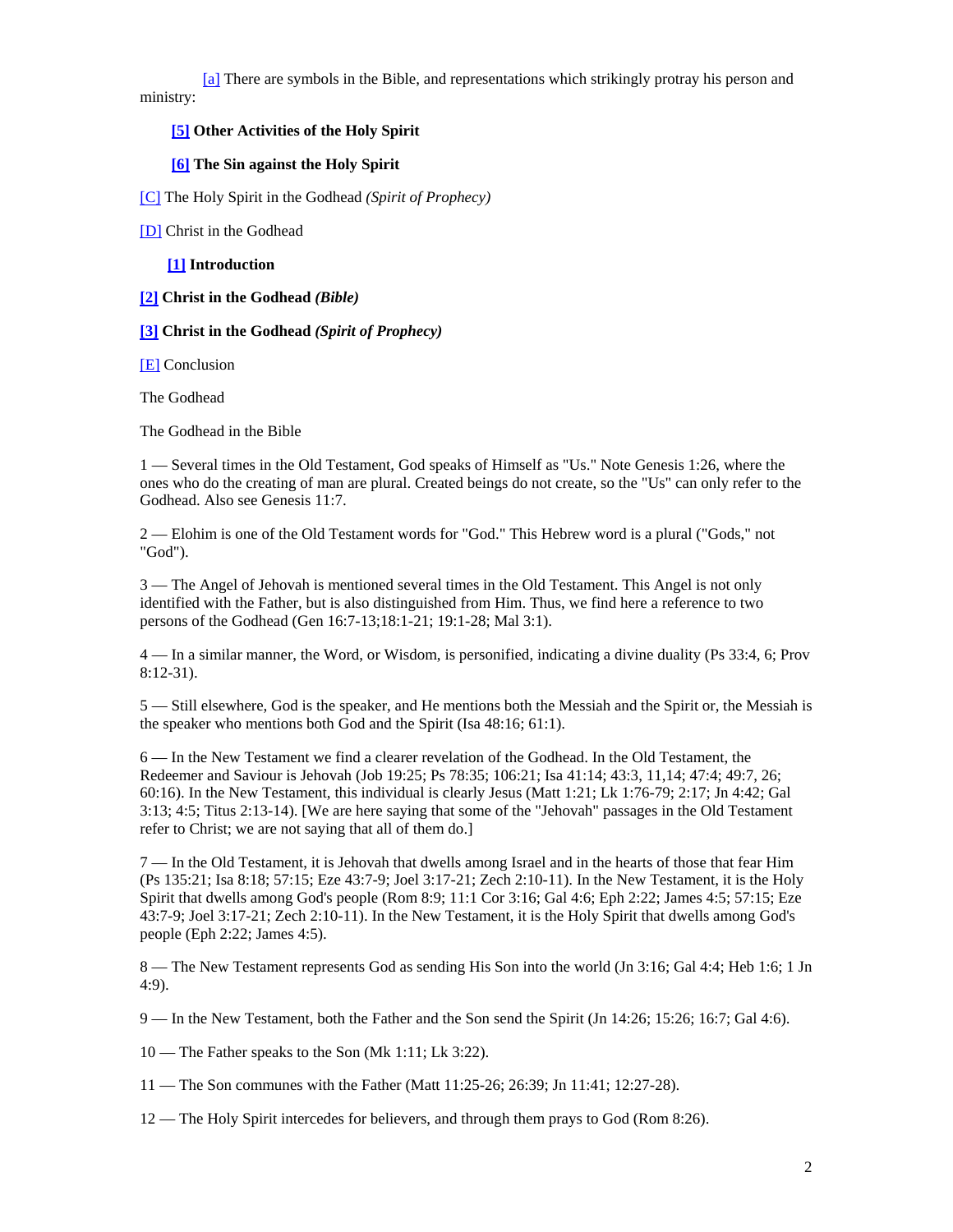13 — The Father speaks from heaven at the baptism of the Son, and the Holy Spirit descends in the form of a dove (Matt 3:16-17).

14 — In the Great Commission, Jesus mentions the three Persons (Matt 28:19-20).

15 — In addition, the Three are named alongside of each other in these passages (1 Cor 12:4-6; 1 Peter 1:2).

16 — We find "I," "Thou," and "He" in several passages, which indicates separate Persons, yet interpersonal relations between them (Matt 3:16; 14:26; 15:26; 16:13-15).

17 — In 1 John 5:7, in the King James Version, the Three are also mentioned. But there are those who question the validity of this passage (whether or not it really is genuine). But, as we are observing elsewhere in this present study, the great truth of the triune Godhead stands sure, all aside from 1 John 5:7.

The Godhead in the Spirit of Prophecy

"In the name of the Father, the Son, and the Holy Spirit, man is laid in his watery grave, buried with Christ in baptism, and raised from the water to live the new life of loyalty to God The three great powers in heaven are witnesses; they are invisible but present." — *Manuscript* 57, 1900 (6 *Bible Commentary*, 1074).

"The eternal heavenly dignitaries — God, and Christ, and the Holy Spirit — arming them [the disciples] with more than mortal energy, . . would advance with them to the work and convince the world of sin." — *Manuscript* 145, 1901 (*Evangelism*, 616).

"The Father, the Son, and the Holy Spirit, the three holy dignitaries of heaven, have declared that they will strengthen men to overcome the powers of darkness. All the facilities of heaven are pledged to those who by their baptismal vows have entered into a covenant with God." — *Manuscrip*t 92,1901 (5 *Bible Commentary*, 1110).

"We are to co-operate with the three highest powers in heaven, — the Father, the Son, and the Holy Ghost, — and these powers will work through us, making us workers together with God." — *Special Testimonies, Series B, No. 7,* 51, 1905 (*Evangelism*, 617).

"If man, in acquiring the Christian graces, works on the plan of addition, God has pledged Himself to work in his behalf upon the plan of multiplication. "Grace and peace be multiplied unto you through the knowledge of God, and of Jesus our Lord." The work is laid out before every soul that has acknowledged his faith in Jesus Christ by baptism, and has become a receiver of the pledge from the three persons — The Father, the Son, and the Holy Spirit." — *Manuscript* 57, 1900 (6 *Bible Commentary*, 1074).

"At our baptism we pledged ourselves to break all connection with Satan and his agencies, and to put heart and mind and soul into the work of extending the kingdom of God. All heaven is working for this object. The Father, the Son, and the Holy Spirit are pledged to cooperate with sanctified human instrumentalities. If we are true to our vow, there is opened to us a door of communication with heaven — a door that no human hand or satanic agency can close." — *Review* May 17, 1906 (6 *Bible Commentary*, 1075.

"The Godhead was stirred with pity for the race, and the Father, the Son, and the Holy Spirit gave Themselves to the working out of the plan of redemption. In order fully to carry out this plan, it was decided that Christ, the only begotten Son of God, should give Himself an offering for sin. What line can measure the depth of this love?" — *Counsels on Health*, 222.

"The Father, the Son, and the Holy Ghost, powers infinite and omniscient, receive those who truly enter into covenant relation with God. They are present at every baptism, to receive the candidates who have renounced the world and have received Christ into the soul temple. These candidates have entered into the family of God, and their names re inscribed in the Lamb's book of life." — *Manuscript 27*, 1900 (6 *Bible Commentary*, 1075).

"When we have accepted Christ, and in the name of the Father, and of the Son, and of the Holy Spirit have pledged ourselves to serve God, the Father, Christ, and the Holy Spirit — the three dignitaries and powers of heaven — pledge themselves that every facility shall be given to us if we carry out our baptismal vows to "come out from among them, and be . . separate, . . and touch not the unclean thing." — *Manuscript* 85, 1901 (6 *Bible Commentary*, 1075).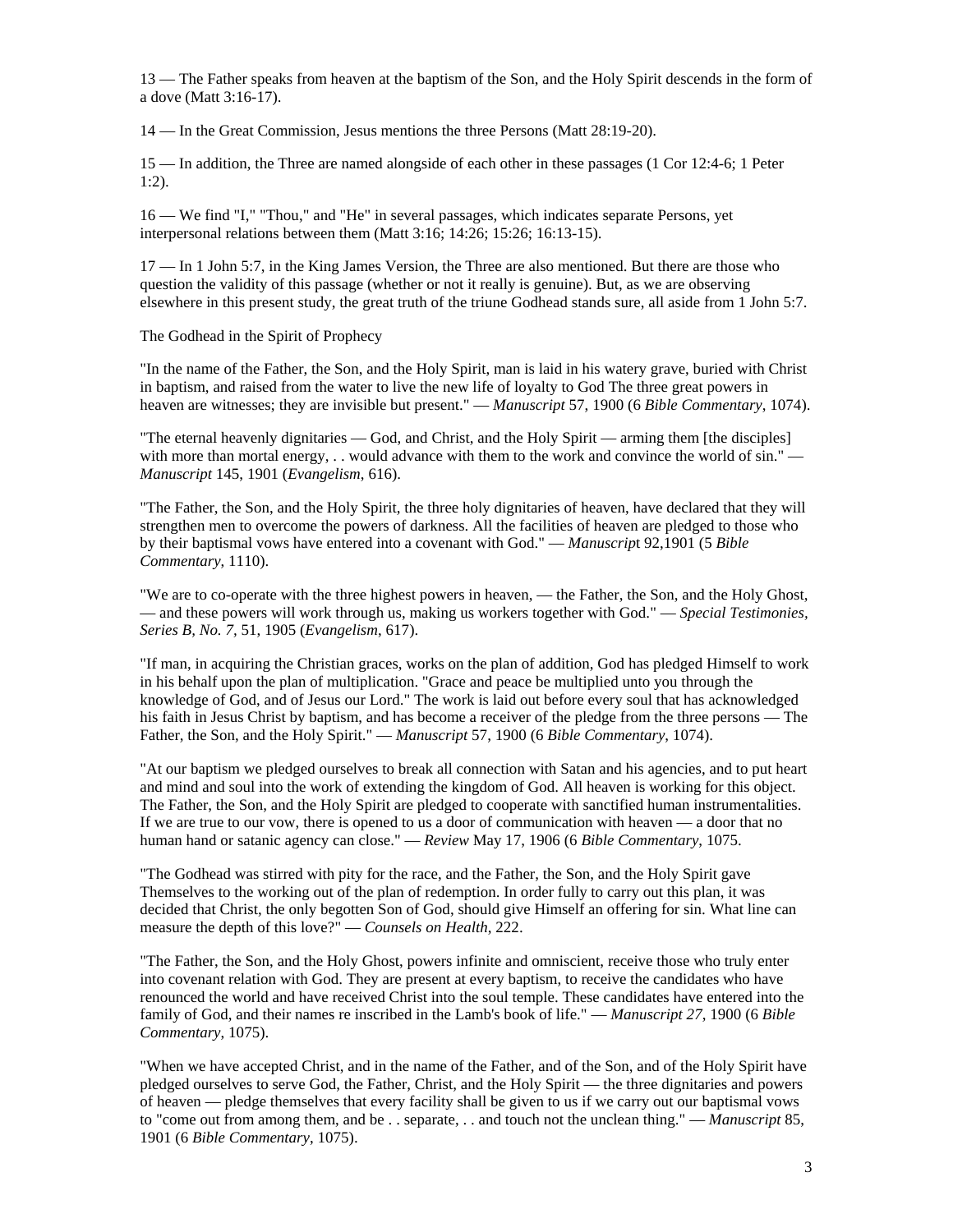"I am instructed to say, The sentiments of those who are searching for advanced scientific ideas are not to be trusted. Such representations as the following are made: 'The Father is as the light invisible: the Son is as the light embodied; the Spirit is the light shed abroad.' 'The Father is like the dew, invisible vapor; the Son is like the dew gathered in beauteous form; the Spirit is like the dew fallen to the seat of life.' Another representation: 'The Father is like the invisible vapor; the Son is like the leaden cloud; the Spirit is rain fallen and working in refreshing power.'

"All these spiritualistic representations are simply nothingness. They are imperfect, untrue. They weaken and diminish the Majesty which no earthly likeness can be compared to. God cannot be compared with the things His hands have made. These are mere earthly things, suffering under the curse of God because of the sins of man. The Father cannot be described by the things of earth. The Father is all the fullness of the Godhead bodily, and is invisible to mortal sight.

"The Son is all the fullness of the Godhead manifested. The Word of God declares Him to be 'the express image of His person.' 'God so loved the world, that He gave His only begotten Son, that whosoever believeth in Him should not perish, but have everlasting life.' Here is shown the personality of the Father.

"The Comforter that Christ promised to send after He ascended to heaven, is the Spirit in all the fullness of the Godhead, making manifest the power of divine grace to all who receive and believe in Christ as a personal Saviour. There are three living persons of the heavenly trio; in the name of these three great powers — The Father, the Son, and the Holy Spirit — Those who receive Christ by living faith are baptized, and these powers will co-operate with the obedient subjects of heaven in their efforts to live the new life in Christ." — *Special Testimonies, Series B, No. 7*, 62-63, 1905 (*Evangelism*, 614-615).

The Holy Spirit in the Godhead

#### **Introduction**

Satan wants to destroy the great facts which are the pathway to eternal life. It is little wonder that He is anxious to destroy the Bible truth that there is a Holy Spirit. But it is astounding that frail, fallible human beings, who so much need the Holy Spirit themselves, are willing to cooperate with him.

Throughout church history, there have been few Bible facts more controverted and opposed than the great truths about the Holy Spirit.

There are two primary errors which are taught about the Holy Spirit: (1) He is not part of the Godhead, and therefore there are not three members of the Godhead. (2) He is not an actual Person, but instead only an "attribute of God."

To begin with, let us clear the record by stating that we do not believe in the dogma of "*the Trinity*." We do not even use the term (nor does the Bible or Spirit of Prophecy). The "Trinity" error is that there are three members of the Trinity and the three are one in person, purpose, and work.

Instead, we believe in the doctrine of the Godhead, which teaches that there are three fully divine Persons (separate individuals) in the Godhead, and they are one in character, purpose, eternity, and divinity, but not one in person.

The Holy Spirit has a unique position: It never reveals itself in a visible form. We have absolutely no record of that ever occurring — in heaven or on earth. Yet this need not be surprising, for we are also told that the angels are ministering spirits (Hebrews 1:14), and we know that they can appear in visible bodies, — or not. Angels are not flesh and blood as we are. Why then should it be thought unusual that the Holy Spirit apparently never takes bodily form.

There are physical laws of which we know nothing. We should not presumptuously imagine that only that which we can grasp in our small minds can be so. In the present writer's book, *The Origin of the Universe*, one will learn that the existence of galaxies — vast orderly collections of stars — cannot possibly occur. It violates physical law, as we know it. But they are there anyway — and the atheists are confounded by the fact. For that matter, it is said that the honey bee cannot fly, because its wings are too small for the size of its body. Many of the errors of mankind are due to presuming to know so much, when actually we know so little. We ought to accept God's truths as He reveals them to us, rather than presuming to sit in judgment on those truths and attempting to deny them.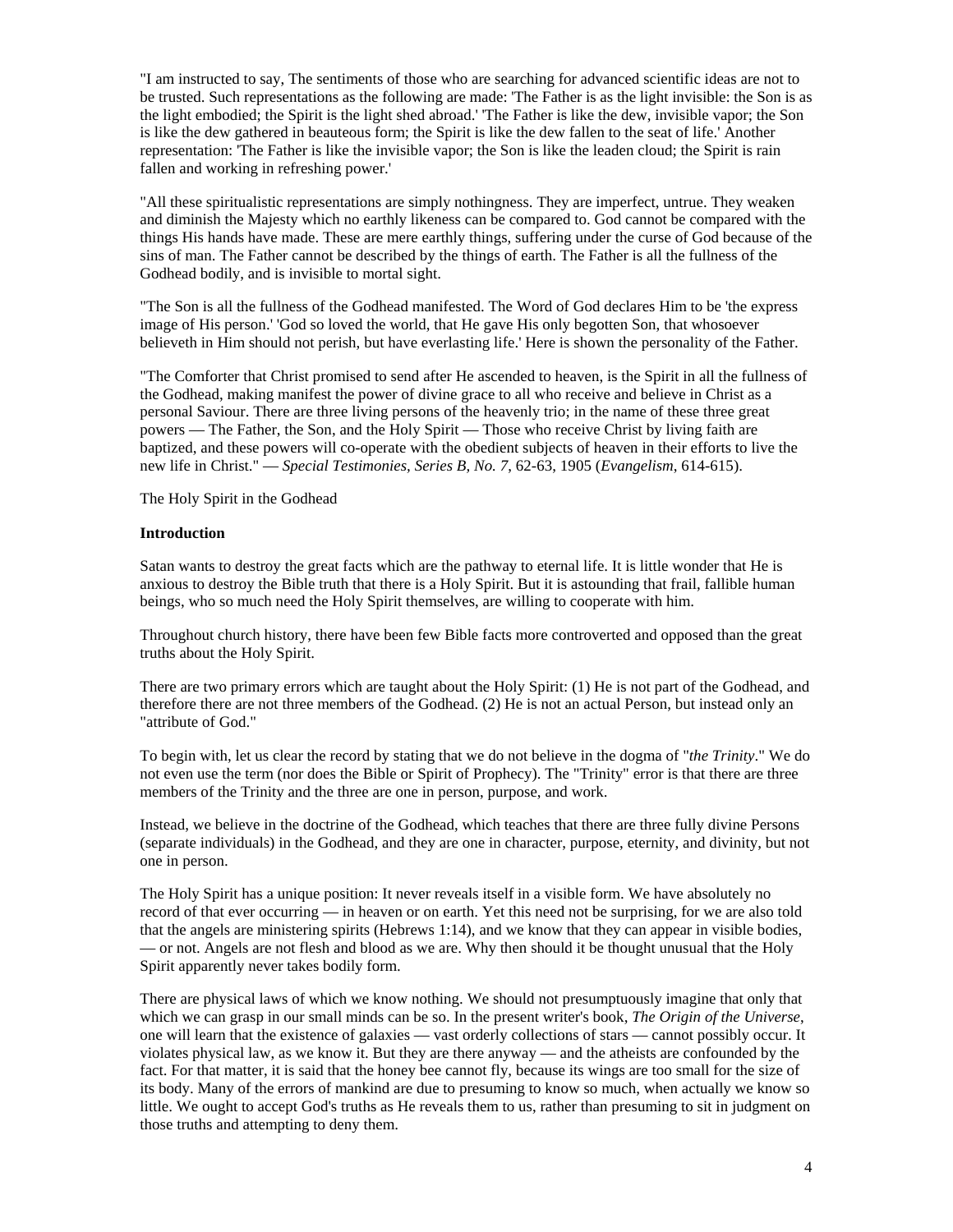THE PERSONALITY OF THE HOLY SPIRIT ( BIBLE )

*The Holy Spirit is a Person*. First, He exhibits five attributes of a person:

*He has intellect* — The Holy Spirit has intellect, for "the Spirit searches all things." (1 Cor 2:10). The Holy Spirit reveals the deep things of God and reveals them to us. The same word is used by Christ in John 5:39, where He says, "Ye search the Scriptures."

*He has knowledge* — No human being can know the thoughts of God, but the Holy Spirit understands the mind of God (1 Cor 2:11).

*He has a mind* — Just as the Holy Spirit knows the Father, so the Father knows the mind of the Spirit (Rom 8:27). This passage clearly indicates that the Holy Spirit has intellect, because the word, "mind," (phronema) means "way of thinking, mind-set; aim, aspiration, striving" (cf. Eph 1:17).

*He has emotions* — As used in the Bible, it means to have feelings, awareness, and an ability to respond to something. Ephesians 4:30 is a command: "Grieve not the Holy Spirit of God." The Holy Spirit is grieved when we lie (v. 25), are angry (v. 26), steal or are lazy (v. 28), or speak unkind words (v. 29). The noun form of the same Greek word is used in 2 Corinthians 2:2, 5, about the sorrowful feelings of the Corinthians after Paul wrote them a stern letter of reproof. Only a person can be grieved; a mere influence cannot be grieved.

*He has a will* — The Holy Spirit can choose and make decisions. He has a will. This is shown in several passages. In Acts 16:6, for example, the Holy Spirit exercised His will to forbid Paul to go to a certain place, and instead directed him to go to Europe and preach.

*The Holy Spirit is a Person*. Second, He does ten things which the Father and the Son also do:

*He testifies* — The promise of Jesus was that the Holy Spirit "will bear witness of Me" (Jn 15:26). In John 15:27, the same word is used of the disciples' testifying about Christ. As the disciples would bear witness concerning Christ, so the Holy Spirit would bear witness of Christ.

*He helps* — Jesus promised to send His disciples "another Comforter" (Jn 14:16). "Another" means that the Holy Spirit would be a helper, as Jesus was.

*He teaches* — Just as Christ taught the disciples (Matt 5:2; Jn 8:2), so the Holy Spirit would teach them also (Jn 14:26). He would do the same teaching ministry and bring to their remembrance the words of Christ.

*He guides* — Jesus assured His disciples that, when the Holy Spirit came, He would guide them in their search for truth (Jn 16:13). He would be as a guide, escorting a traveler through an unknown country.

*He convinces and convicts* — It was promised that the Holy Spirit would "convict the world" of sin, righteousness, and judgment (Jn 16:8). The word, "convict" (elegcho) means to "convince someone of something; point out to someone."

*He regenerates* — Everyone who experiences the new birth has been regenerated by the Holy Spirit (Eze 36:25-27; Titus 3:5).

*He intercedes* — The Holy Spirit takes the pleadings of the believer and intercedes on his behalf before Christ (Rom 8:26). He intercedes for humans just as Christ does (Rom 8:34; Heb 7:25). An inanimate quality cannot intercede for anyone.

*He commands* — The Holy Spirit commanded that Paul and Barnabas be set apart for missionary work (Acts 13:2).

*He sends out* — In Acts 13:4, He sends two men out to do missionary work.

*He forbids and prohibits* — In Acts 8:29, the Holy Spirit directed Philip to go and speak to the Ethiopian eunuch.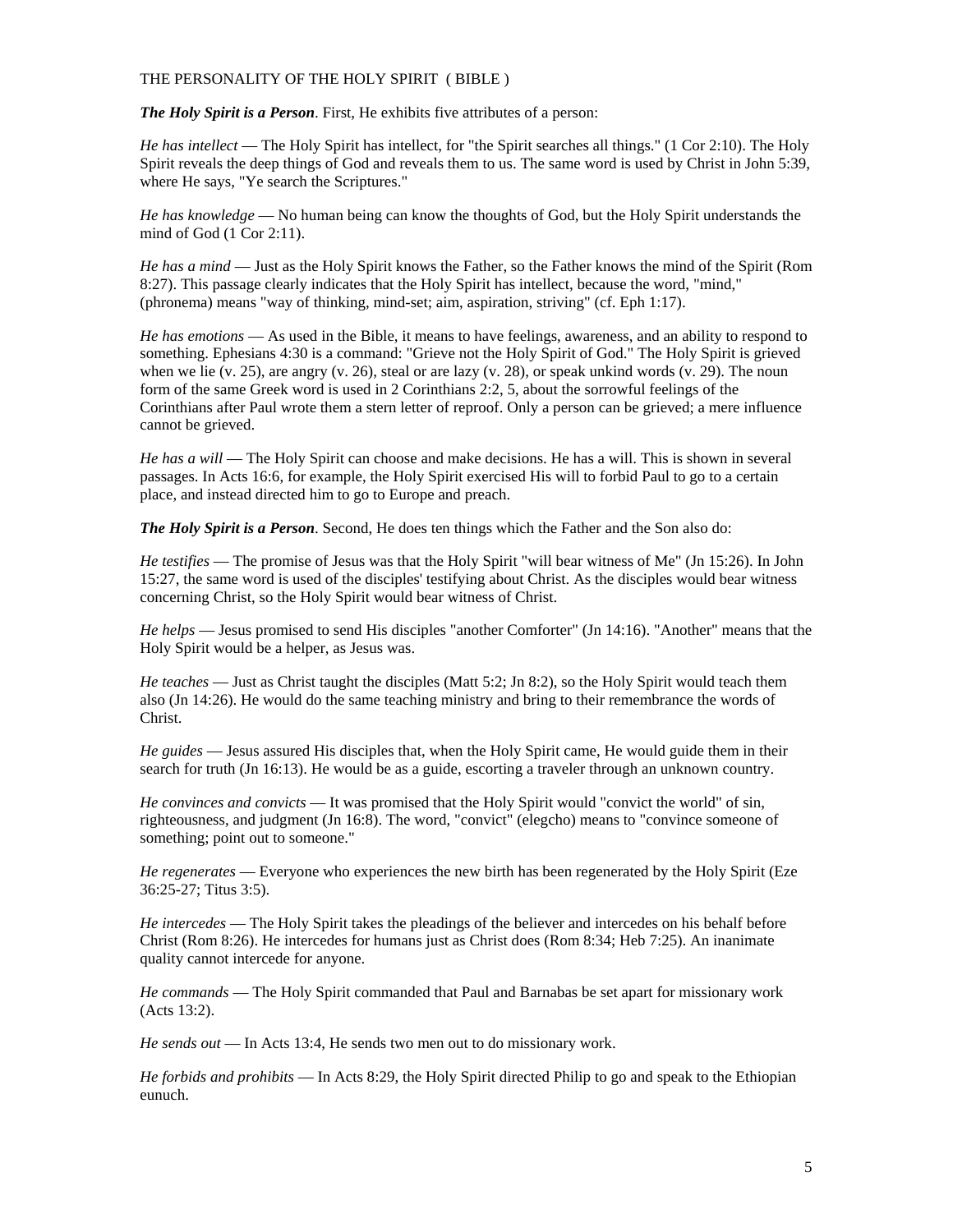*The Holy Spirit is a Person*. Third, certain things can be done toward Him, which could not be done if He did not have a personality:

He can be obeyed — In Acts 10, the Lord told Peter to go to the house of Cornelius. He obeyed the Holy Spirit and went.

*He can be resisted* — Stephen told the Jews, about to stone him, that they were "stiff-necked . . always resisting the Holy Spirit" (Acts 7:51).

*He can be grieved* — The Holy Spirit is grieved when a person sins (Eph 4:30; cf. Isa 63:10).

*He can be blasphemed* — God can be blasphemed (Rev 13:6; 16:9), Christ can be blasphemed (Matt 27:39; Lk 23:39), and the Holy Spirit also can be blasphemed (Matt 12:32; Mk 3:29-30).

*He can be lied to* — Peter told Ananias and Sapphira that, because of their deceit, they had lied to the Holy Spirit (Acts 5:3). Because of that sin, they died.

*The Holy Spirit is a Person*. Fourth, He is frequently referred to in the grammatical masculine:

"Pneuma" is the Greek word for "Spirit." It is a neuter gender word, and should have neuter pronouns accompanying it. However, the Biblical writers did not follow this proper grammatical pattern. Instead, in Greek, they used masculine pronouns.

Here are several examples: John 15:26, John 16:13, and John 16:14. In each instance, pneuma (Spirit) is the neuter noun, and ekeinos (He) is the masculine pronoun. This is a very purposive change. If the Spirit was not a person, it would not have been done.

#### THE DEITY OF THE HOLY SPIRIT

The Holy Spirit is divine. Its Deity is clearly taught in the Bible. If the Holy Spirit is not divine, then there is no Godhead. It is of interest that those who deny the existence of the Holy Spirit frequently go on to deny the full deity and/or the pre-existence of Christ!

*The Holy Spirit is divine*. First, He has the attributes of divinity:

*He is Omniscence* — The Holy Spirit is all-knowing (1 Cor 2:10-12). The Holy Spirit searches the deep things of the Godhead (1 Cor 2:10). This word, "deep," (bathos) is used of the knowledge of God. It is unfathomable to man, but the Holy Spirit understands it (Rom 11:33).

*He is Omnipotent* — The Holy Spirit is all-powerful (Job 33:4). His omnipotence is seen in the Creation. In Genesis 1:2, the Holy Spirit is seen hovering over creation as a hen over its young. The Holy Spirit was used to give life to created beings.

*He is Omnipresent* — The Holy Spirit is everywhere present. In Psalm 139:7-10, David says he cannot flee from the presence of the Holy Spirit. Christ taught His disciples that the Holy Spirit would be with them, wherever they might go. This would require omnipresence (Jn 14:17).

*He is Eternal* — The Holy Spirit is called the Eternal Spirit in Hebrews 9:14. Through the Eternal Spirit, Christ offered Himself without blemish to God.

*He is Holy* — As with the other Persons in the Godhead, the Third Person is holy (Matt 12:32). They are entirely separate from sin.

*He is Love* — As with the other members of the Godhead, the Holy Spirit is love, and, because of it, is able to produce love in those submitted to the rule of the Godhead (Gal 5:22).

*He is Truth* — He is the "Spirit of truth" (Jn 14:17; 15:26). He is the truth, as Christ is the truth (Jn 14:6). The Holy Spirit leads into truth.

*The Holy Spirit is divine.* Second, He does the works of divinity.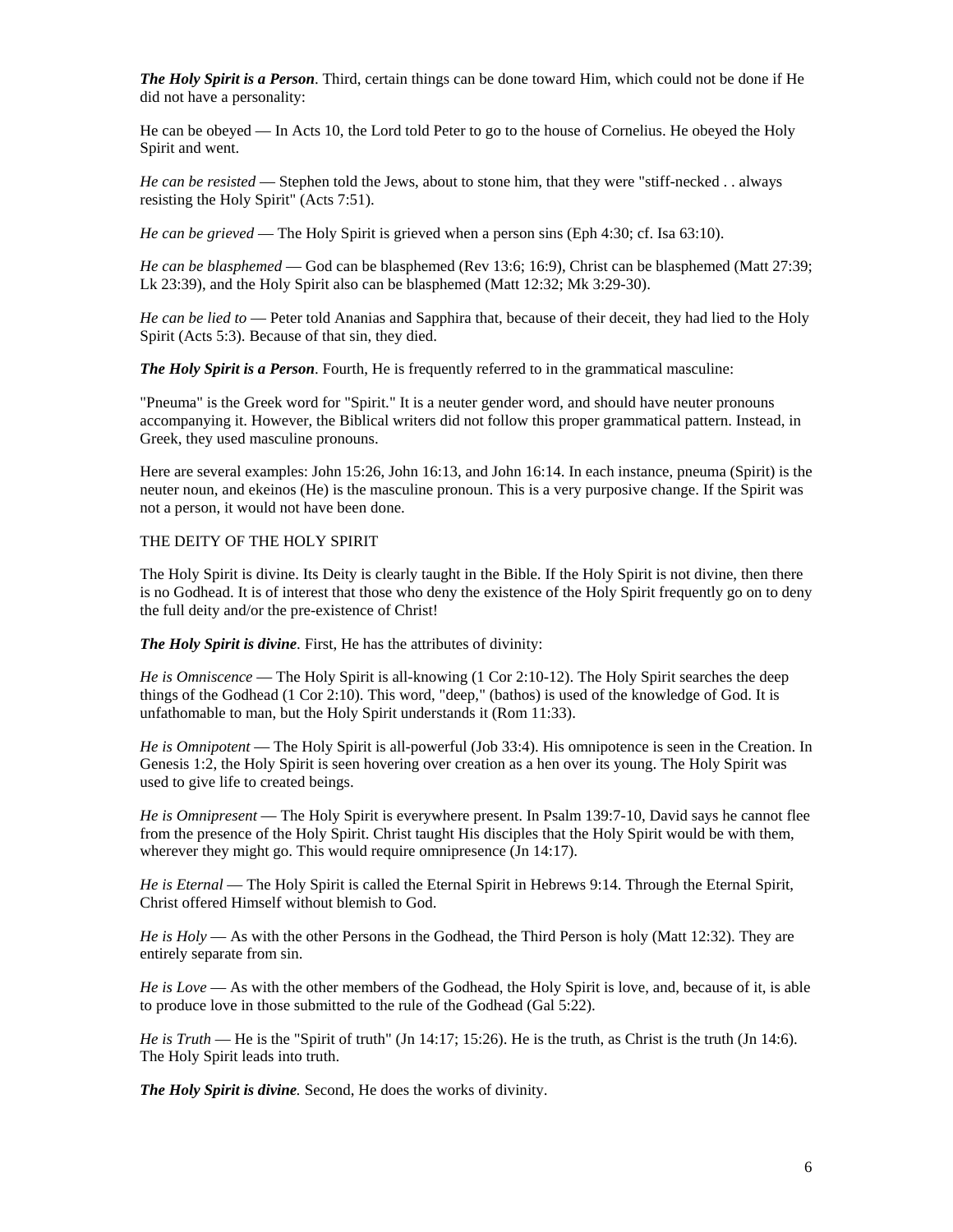*The Creation* — The Holy Spirit took part in the Creation (Gen 1:2). Another description of the Creation event is given in Psalm 104:24-26. In verse 30, God is said to have done it through the Spirit "Thou dost send forth Thy Spirit, they are created" (Ps 104:30). Job 26:13 reveals that the Holy Spirit created, not only the earth, but also the heavens.

*The Birth of Christ* — The Holy Spirit took part in the incarnation of Christ (Matt 1:20).

*The Inspiration of God's Word* — As the Spirit was present to bring Christ, the Word, to humanity; so He is present to bring the Word, through inspired prophets, to mankind (2 Peter1:21). The Holy Spirit's work, in doing this, is similar to the Father's work (2 Tim 3:16).

*The New Birth* — The Holy Spirit is an active agent in bringing men to Christ in repentance, forsaking of sin, and willingness to obey God's laws. The Holy Spirit produces the new birth (Titus 3:5; Jn 3:6), but He does it through the Word (1 Peter 1:23), which He also helped produce.

*Intercession* — The Holy Spirit is an intercessor (Rom 8:26), as Christ is. The Holy Spirit pleads with us; Christ pleads with the Father on our behalf (1 Jn 2:1).

*Ministry* — The Holy Spirit is the "Helper" of John 14:16. It is "parakletos" in the Greek, and means "one called along side to help."

At this point, it should be noted that the Holy Spirit comes forth, or proceeds, from the Father (Ps 104:30), and the Son (Jn 15:26). This closeness of relationship between the three, should not be thought to indicate subordination of the Spirit to the other two. All three of fully equal, but each has chosen a different appearance and activity.

# SYMBOLS OF THE HOLY SPIRIT

# **There are symbols and representations in the Bible, which strikingly portray His Person and ministry:**

*Dove* — The Holy Spirit descended "like a dove" at the baptism of Christ (Matt 3:16; Mk 1:10; Lk 3:22; cf. Jn 1:32). We are told elsewhere that it was "a dovelike Form of purest light" (DA 112). It was in the shape of a dove alighting with his wings outward and upward, but it was not a bird.

*Pledge* — The Holy Spirit is given us as a pledge of something more to come. The Greek word is arrabon, meaning a "first installment, deposit, down payment, or pledge." It obligates the contracting party to make further payments. Ephesians 1:14 adds to the explanation.

*Oil* — The oil of Zechariah 4:1-14 is explained in verse 6 as the Spirit. Ordaining with oil so the Spirit could come upon the person (1 Sam 10:6, 10). The Spirit given for ministry (Ex 40:9-16; Acts 1:8). The illuminating, enlightening Spirit (Ex 27:20-21; 1 Jn 2:20). The cleansing, sanctifying Spirit (Lev 8:30; 14:17; Rom 8:2-3).

*Fire* — Fire is another symbol of the Holy Spirit (Acts 2:3; cf. Ex 3:2). It is cleansing, enlightening, purifying, and judging.

*Seal* — The Holy Spirit seals the believer (2 Cor 1:22; Eph 1:13; 4:30; cf. Matt 27:66) Sealing indicates ownership, security, and authority.

*Water* — Water is also a symbol of the Spirit (Jn 7:37-38, explained in 7:39). Water as an emblem of the Holy Spirit signifies eternal life (cf. Jn 4:14; 7:37-38), a reception of the Holy Spirit (Eze 37:25-27; Jn 7:39).

*Wind* — The wind represents the Holy Spirit (Jn 3:8), and the very word in the Greek and Hebrew means just that.

# OTHER ACTIVITIES OF THE HOLY SPIRIT

*Revelation* — It is the Holy Spirit which has been the channel through which all Inspired messages and writings have come to mankind from the God of heaven (2 Sam 23:2; Acts 4:25; Matt 22:43; Eze 2:2; 3; 3:24; etc.)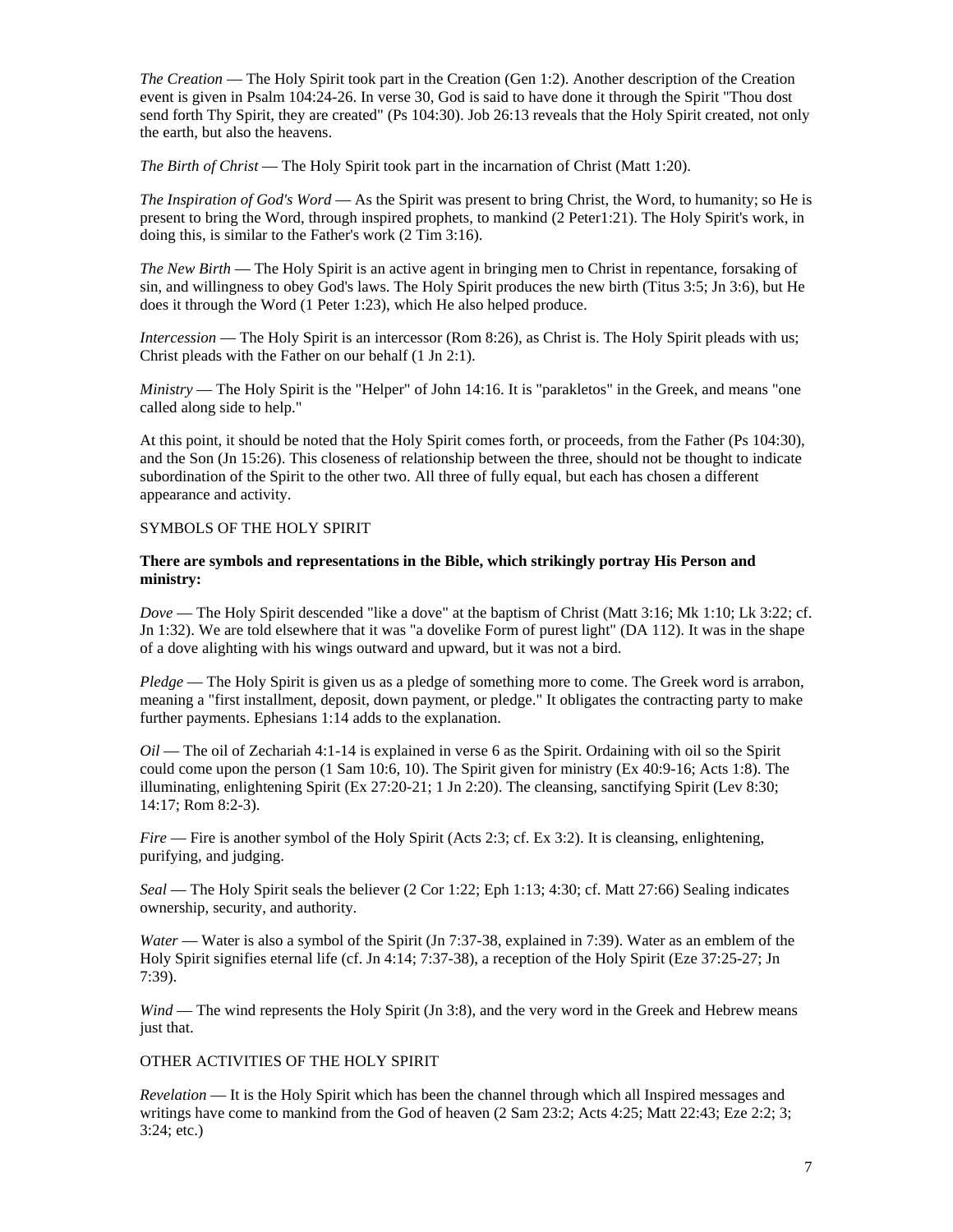*Ministry and Evangelism* — The Holy Spirit enables men to aid their fellowmen, and lead them closer to God (Jn 14:16-17; Acts 2).

*Ability to do things* — The Holy Spirit also enables men to do exploits (Judg 3:10; 6:24; 11:29; 14:6), artistic craftsmanship (Ex 31:2-5; 35:30-35); 1 Kg 7:14), manage governments (Num 27:16-18; 1 Sam 10:10; 1 Sam 16:13).

*Restraining sin* — The Holy Spirit strives with men and keeps them from plunging too rapidly into sin (Gen 6:3).

*The Baptism of the Holy Spirit* — The Spirit baptizes with enabling strength to do a necessary work, to the degree that they will continue to remain humble, submitted, obedient, and teachable to God and His Word (Acts 1:15; 1 Cor 12:13; Acts 11:15).

*The Indwelling of the Holy Spiri*t — (Jn 14:16).

*The Sealing of the Spirit* — The Holy Spirit seals men to the day of redemption (1 Cor 1:22; Eph 1:13; 4:30).

*The Gifts of the Spirit* — There are a variety of gifts which a true believer can have, but only as long as He is submitted to be led by God (1 Cor 12; Rom 12:3, 6; Eph 4:11-13).

# THE SIN AGAINST THE HOLY SPIRIT

There is a sin against the Holy Spirit (Matt 12:31). The movings of the Holy Spirit on the heart can be quenched (1 Thess 5:19), grieved away (Eph 4:30), and blasphemed (Matt 12:32).

It is a serious thing to grieve away the Holy Spirit; how much more serious to deny that He exists! The One upon whom God put His Spirit (Matt 12:18) was the One whom the Pharisees said was working through Satan (Matt 12:24). God said, "I will put My Spirit upon Him" (Matt 12:18), but the leaders said, "this man casts out demons by Beelzebub the ruler of the demons" (Matt 12:24). That was said after having seen the character-changing power of the Holy Spirit in the hearts of men. What greater sin is it to declare that there is no Holy Spirit and those who believe in Him — are worshiping Satan?

#### ADDITIONAL INFORMATION ON THE HOLY SPIRIT

Here, reprinted from one of our earlier studies, are additional facts about the Holy Spirit.

1 — In the Old Testament, the term, "Holy Spirit" is only found in Psalm 51:11 and Isaiah 63:10-11.

2 — Some say that the descriptions of the Personality of the Holy Spirit in the New Testament are only personifications. But such an explanation would clearly destroy the meaning of such passages as John 14:26;16:7-11; Rom 8:26.

3 — Though the word "*pneuma*" [Spirit] is a naturally occurring Greek neuter, yet the masculine pronoun, "*ekeinos*" [that or that one] is used of the Holy Spirit in John 16:14.

4 — ln many Greek texts, "*hos*" [which or the one which], a masculine relative pronoun, is used in Ephesians 1:14 to refer to the Holy Spirit. The Holy Spirit is a definite Person, not an immaterial nothingness.

5 — He is called the "*Paraclete*" [*Parakletos*] — the Comforter or Advocate (Jn 14:26; 15:26; 16:7). This is another indication, not only of His personality but of His personhood. The Greek word, "parakletos," cannot be translated by "comfort," or be regarded as the name of any abstract influence. It has to refer to a distinct person. Another indication that a person is meant, is the fact that the Holy Spirit as Comforter is placed in juxtaposition with Christ as the Comforter about to depart, to whom the same term is applied in 1 John 2:1

6 — The characteristics of a person are ascribed to Him, such as intelligence (Jn 14:26; 15:26; Rom 8:16).

7 — The fact that He has a will is another important characteristic of His Personhood (Acts 16:7; 1 Cor 12:11).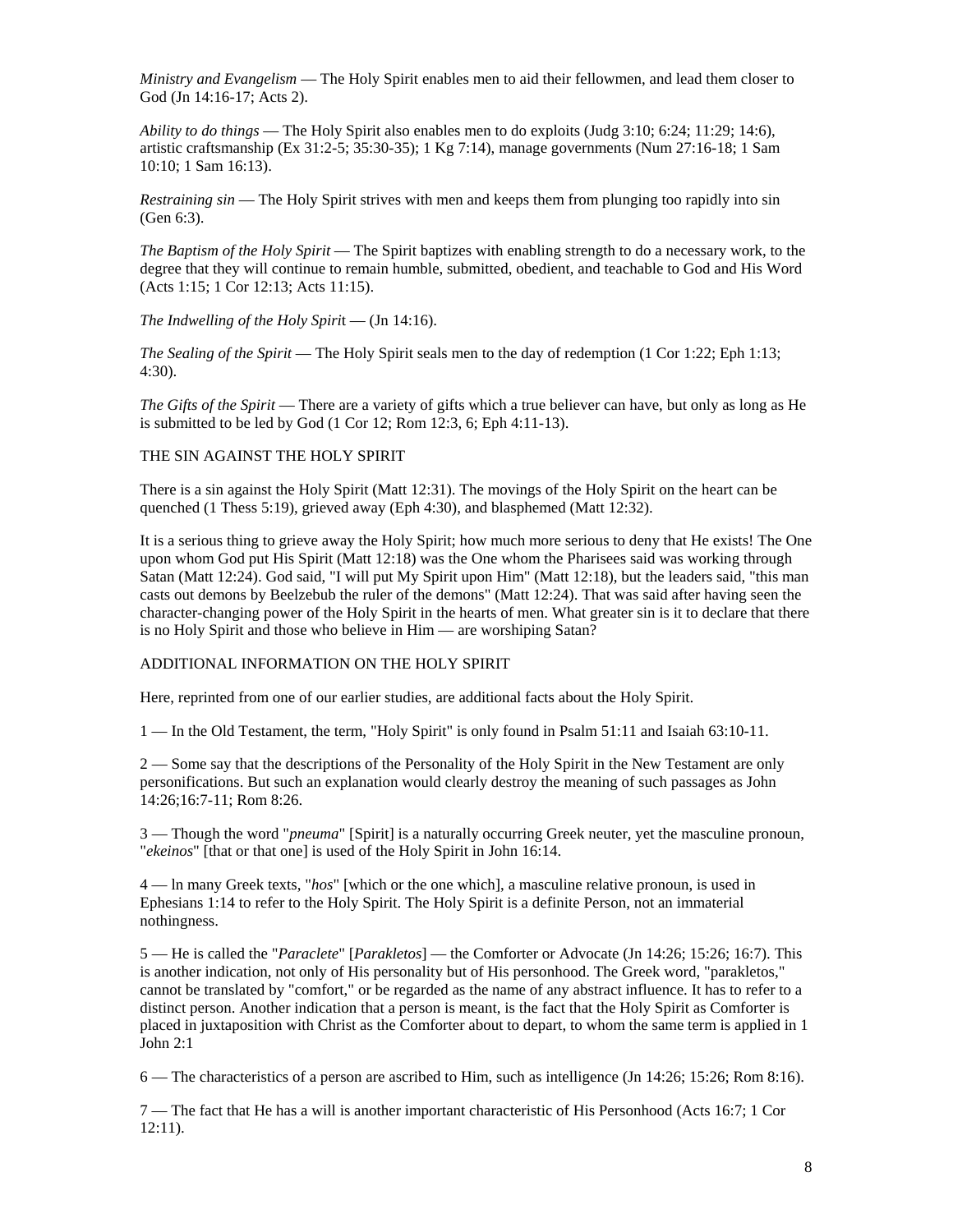8 — Yet another characteristic of this Divine Person are His affections (Isa 63:10; Eph 4:30).

9 — He performs the distinct acts of a person. He searches, speaks, testifies, commands, reveals, strives, creates, makes intercession, raises the dead, etc. (Gen 1:2; 6:3; Lk 12:12; Jn 14:26; 15:26; 16:8; Acts 8:29; 13:2; Rom 8:11; 1 Cor 2:10). Only a definite person could do all of these things; it cannot be a mere power or influence.

10 — He stands in such a relationship to other persons, that His own personality and Personhood are implied. He is placed in juxtaposition with the apostles (Acts 15:28), with Christ (Jn 16:14), and with the Father and the Son (Matt 28:19; 1 Peter 1:1-2; Jude 20-21).

11 — There are also passages of Scripture in which the Holy Spirit is distinguished as a person apart from His own power (Lk 1:35; 4:14; Acts 10:38; Rom 15:13; 1 Cor 2:4). Yet such passages would become redundant, meaningless, and even absurd, if they were explained as indicating that the Holy Spirit were merely "a power" or inanimate force. In the above quoted passages, substitute the word "power" or "influence" or the name "Holy Spirit" — and see how ridiculous the sentences become.

12 — The Deity of the Holy Spirit is indicated by several factors, one of which is that Divine names are given to Him (Ex 17:7 [compare Heb 3:7-9]; Acts 5:3-4; 1 Cor 3:16; 1 Tim 3:16 [compare 2 Peter 1:21]).

13 — He also has the attributes of the Godhead. One example is His omniscience (Isa 40:13-14). He has fullest knowledge.

14 — The Holy Spirit is eternal (Heb 9:14).

15 — The Holy Spirit does divine works, such as creation (Gen 1:2; Job 26:13; 33:4).

- 16 The Holy Spirit can create and restore (Ps 104:30).
- 17 The Holy Spirit regenerates men: works in them the New Birth (Jn 3:5-6; Titus 3:5).
- 18 The Holy Spirit can raise the dead (Rom 8:11).

19 — As with Christ, divine honor is ascribed to the Holy Spirit (Matt 28:19; Rom 9:1).

20 — The Holy Spirit both inspires and enables men to do the tasks assigned them (Ex 28:3; 35:35; 1 Sam 11:6;16:13-14).

21 — The Holy Spirit has a part in the work of redemption in several ways, among which is the fact that He prepared, or had a part in preparing, a body for Christ and thus enabled Him to become a sacrifice for sin Lk 1:35; Heb 10:5-7).

22 — At His baptism, Christ was anointed with the Holy Spirit (Lk 3:22).

23 — The Holy Spirit inspired the writing of Scripture, and in this way aids in bringing to mankind the truths of God (1 Cor 2:13; 2 Peter1:21).

24 — By regeneration and sanctification, the Holy Spirit forms and increases the body of Christ, His Church, and dwells in it (Eph 1:22-23; 2:22; 1 Cor 3:16; 12:4-31).

25 — The Holy Spirit testifies of Christ and leads His people into truth, — both of which are very important, not only to the glorification of God and of Christ, but also to the salvation of man (Jn 15:26; 16:13-14; Acts 5:32; Heb 10:15; 1 Jn 2:27).

*The Holy Spirit* ( In the Spirit of Prophecy )

*The Father, the Son, and the Holy Spirit are three distinct, divine Personages. Yet they work in such perfect unity that their objectives and activities are as one. Carefully read the following selections* — *for a glimpse of this total interworking of these three distinct Persons:* 

"We need to realize that the Holy Spirit, who is as much a person as God is a person, is walking through these grounds." — Manuscript 66, 1899 (*Evangelism*, 616).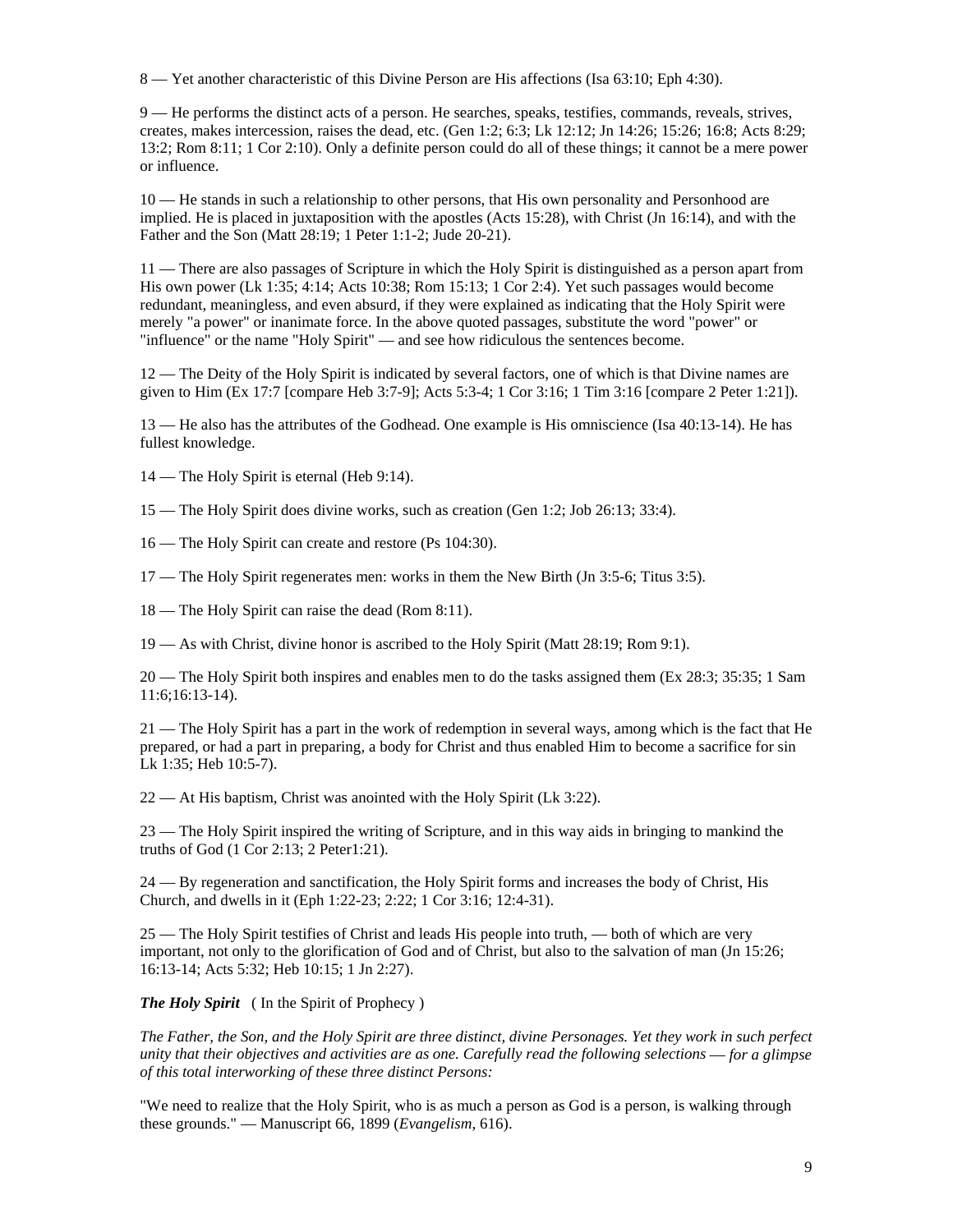"The Holy Spirit is a person, for He beareth witness with our spirits that we are the children of God. When this witness is borne, it carries with it its own evidence. At such times we believe and are sure that we are children of God . .

"The Holy Spirit has a personality, else He could not bear witness to our spirits and with our spirits that we are the children of God. He must also be a divine person, else He could not search out the secrets which lie hidden in the mind of God. 'For what man knoweth the things of God, save the spirit of man which is in him? even so the things of God knoweth no man, but the Spirit of God." — *Manuscript* 20, 1906 (*Evangelism,* 617).

"Evil had been accumulating for centuries, and could only be restrained and resisted by the mighty power of the Holy Spirit, the Third Person of the Godhead, who would come with no modified energy, but in the fullness of divine power. Another spirit must be met; for the essence of evil was working in all ways, and the submission of man to this satanic captivity was amazing." — *Testimonies to Ministers*, 392.

"The prince of the power of evil can only be held in check by the power of God in the Third Person of the Godhead, the Holy Spirit." — Special Testimonies, Series A, No. 10, 37, 1897 (*Evangelism,* 617).

"The nature of the Holy Spirit is a mystery. Men cannot explain it, because the Lord has not revealed it to them. Men having fanciful views may bring together passages of Scripture and put a human construction on them, but the acceptance of these views will not strengthen the church. Regarding such mysteries, which are too deep for human understanding, silence is golden.

"The office of the Holy Spirit is distinctly specified in the words of Christ: "When He is come, He will reprove the world of sin, and of righteousness, and of judgment" (Jn 16:8). It is the Holy Spirit that convicts of sin. If the sinner responds to the quickening influence of the Spirit, he will be brought to repentance and aroused to the importance of obeying the divine requirements . .

"Having brought conviction of sin, and presented before the mind the standard of righteousness, the Holy Spirit withdraws the affections from the things of this earth and fills the soul with a desire for holiness. "He will guide you into all truth" (Jn 16:13), the Saviour declared. If men are willing to be molded, there will be brought about a sanctification of the whole being. The Spirit will take the things of God and stamp them on the soul. By His power the way of life will be made so plain that none need err therein." — Acts of the Apostles, 52-53.

"From the Day of Pentecost to the present time, the Comforter has been sent to all who have yielded themselves fully to the Lord and to His service. To all who have accepted Christ as a personal Saviour, the Holy Spirit has come as a counselor, sanctifier, guide, and witness." — *Acts of the Apostles*, 49.

"They are filled with gratitude to God for the blessings they have received; their hearts are quickened by love, and their energies are strengthened to lift up others who can never rise without help. Taking the Bible as their guide and the Holy Spirit as their helper and comforter, they find a new career opening before them." — *6 Testimonies*, 260.

"The people of God separate from the source of their strength, and pride, vanity, extravagance, and display follow. There are idols within and idols without; but God sends the Comforter as a reprover of sin, that His people may be warned of their apostasy and rebuked for their backsliding." — *Fundamentals of Christian Education,* 197.

"The Holy Spirit comes to the world as Christ's representative. It not only speaks the truth, but it is the truth — the Faithful and True Witness. It is the great Searcher of hearts, and is acquainted with the characters of all.

"The Holy Spirit has often come to our schools, and has not been recognized, but has been treated as a stranger, perhaps even as an intruder. Every teacher should know and welcome this heavenly Guest." — *Counsels to Teachers*, 68.

"Have you not been afraid of the Holy Spirit? At times this Spirit has come with all-pervading influence into the school at Battle Creek and into the schools at other places. Did you recognize His presence? Did you accord Him the honor due to a heavenly messenger? When the Spirit seemed to be striving with the youth, did you say: 'Let us put aside all study, for it is evident that we have among us a heavenly guest? Let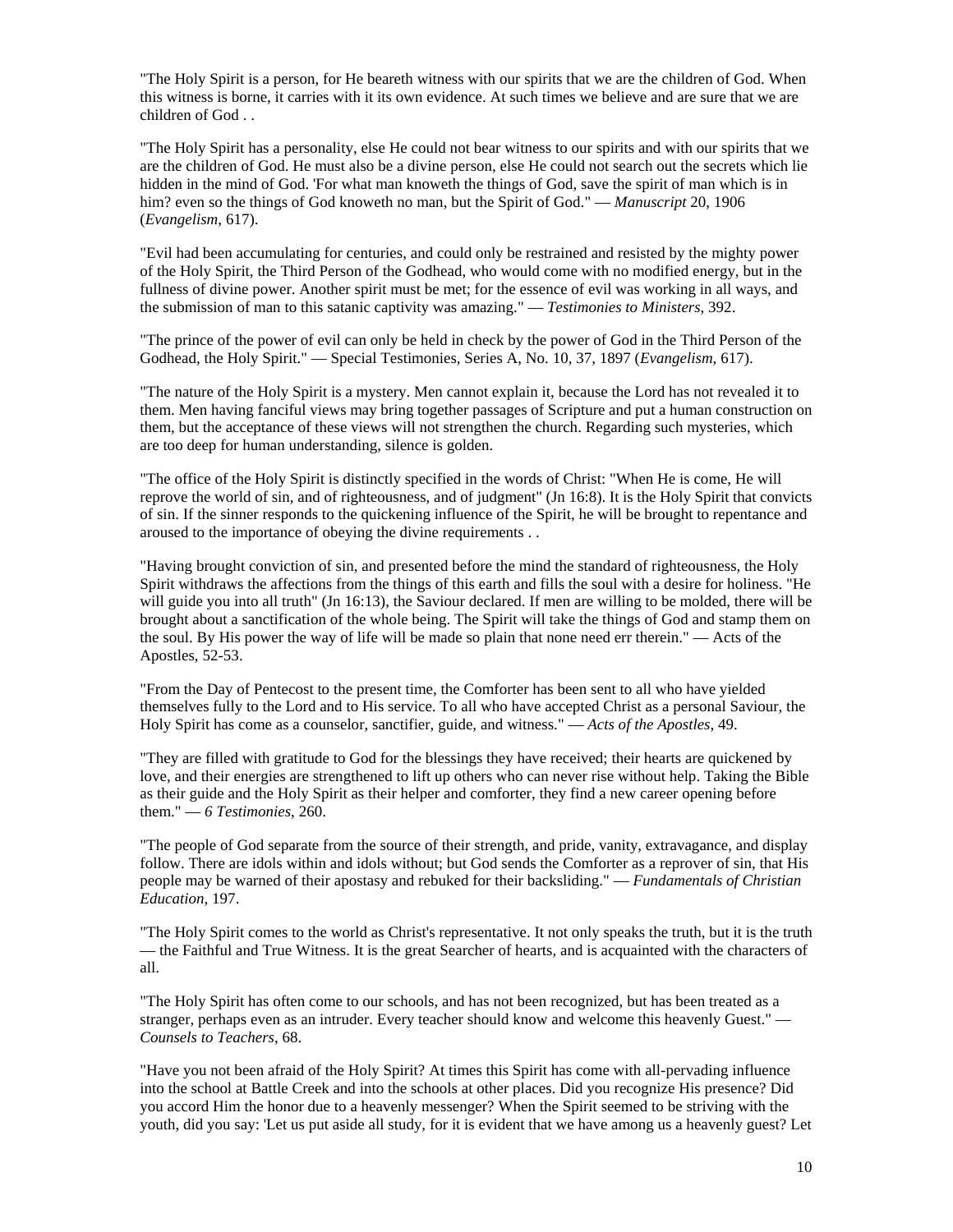us give praise and honor to God.' Did you, with contrite hearts, bow in prayer with your students, pleading that you might receive the blessing that the Lord was presenting to you?

"The Great Teacher Himself was among you. Did you honor Him? Was He a stranger to some of the educators? Was there need to send for someone of supposed authority to welcome or repel this Messenger from heaven? Though unseen, His presence was among you. But was not the thought expressed that in school the time ought to be given to study, and that there was a time for everything, as if the hours devoted to common study were too precious to be given up for the working of the heavenly messenger?

"If you have in any way restricted or repulsed the Holy Spirit, I entreat you to repent as quickly as possible. If any of our teachers have not opened the door of the heart to the Spirit of God, but have closed and padlocked it, I urge them to unlock the door and pray with earnestness: 'Abide with me.' When the Holy Spirit reveals His presence in your schoolroom, say to your students: 'The Lord signifies that He has for us today a lesson of heavenly import, of more value than our lessons in ordinary lines. Let us listen; let us bow before God and seek Him with the whole heart.'

"Let me tell you what I know of this heavenly Guest. The Holy Spirit was brooding over the youth during the school hours; but some hearts were so cold and dark that they had no desire for the Spirit's presence, and the light of God was withdrawn. That heavenly Visitant would have opened all understanding, would have given wisdom and knowledge in all lines of study that could be employed to the glory of God. The Lord's messenger came to convince of sin and to soften hearts hardened by long estrangement from God. He came to reveal the great love wherewith God has loved those youth. They are God's heritage, and educators need the "higher education before they are qualified to be teachers and guides of youth." — *8 Testimonies*, 61-62.

"Before this the Spirit had been in the world; from the very beginning of the work of redemption He had been moving upon men's hearts. But while Christ was on earth, the disciples had desired no other helper. Not until they were deprived of His presence would they feel their need of the Spirit, and then He would come." — *Desire of Ages*, 669.

"The Comforter is called 'the Spirit of truth.' His work is to define and maintain the truth. He first dwells in the heart as the Spirit of truth, and thus He becomes the Comforter. There is comfort and peace in the truth, but no real peace or comfort can be found in falsehood. It is through false theories and traditions that Satan gains his power over the mind. By directing men to false standards, he misshapes the character. Through the Scriptures the Holy Spirit speaks to the mind, and impresses truth upon the heart. Thus He exposes error, and expels it from the soul. It is by the Spirit of truth, working through the Word of God, that Christ subdues His chosen people to Himself." — *Desire of Ages*, 671.

"Why should we not expect the Holy Watcher to come into our schools?" — *Counsels to Teachers*, 370.

"The Holy Watcher from heaven is present at this season to make it one of soul searching, of conviction of sin, and of the blessed assurance of sins forgiven. Christ in the fullness of His grace is there to change the current of the thoughts that have been running in selfish channels. The Holy Spirit quickens the sensibilities of those who follow the example of their Lord . .

"As the lesson of the preparatory service is thus learned, the desire is kindled for a higher spiritual life. To this desire the divine Witness will respond. The soul will be uplifted. We can partake of the Communion with a consciousness of sins forgiven." — *Desire of Ages*, 650-651.

"The Holy Spirit comes to the world as Christ's representative. It not only speaks the truth, but it is the truth — the Faithful and True Witness. It is the great Searcher of hearts, and is acquainted with the characters of all." — *Counsels to Teachers*, 68.

"The Lord Jesus acts through the Holy Spirit; for it is His representative." — *Messages to Young People*, 55.

"The Lord Jesus, represented by the Holy Spirit, was in the presence of that assembly, but they did not discern Him." — *Testimonies to Ministers*, 73. "Christ [just before the crucifixion] looked forward to the time when the Holy Spirit, as His representative, should come to do a wonderful work in and through His merits; and He felt privileged to communicate His relief to His disciples." — *Testimonies to Ministers*, 402.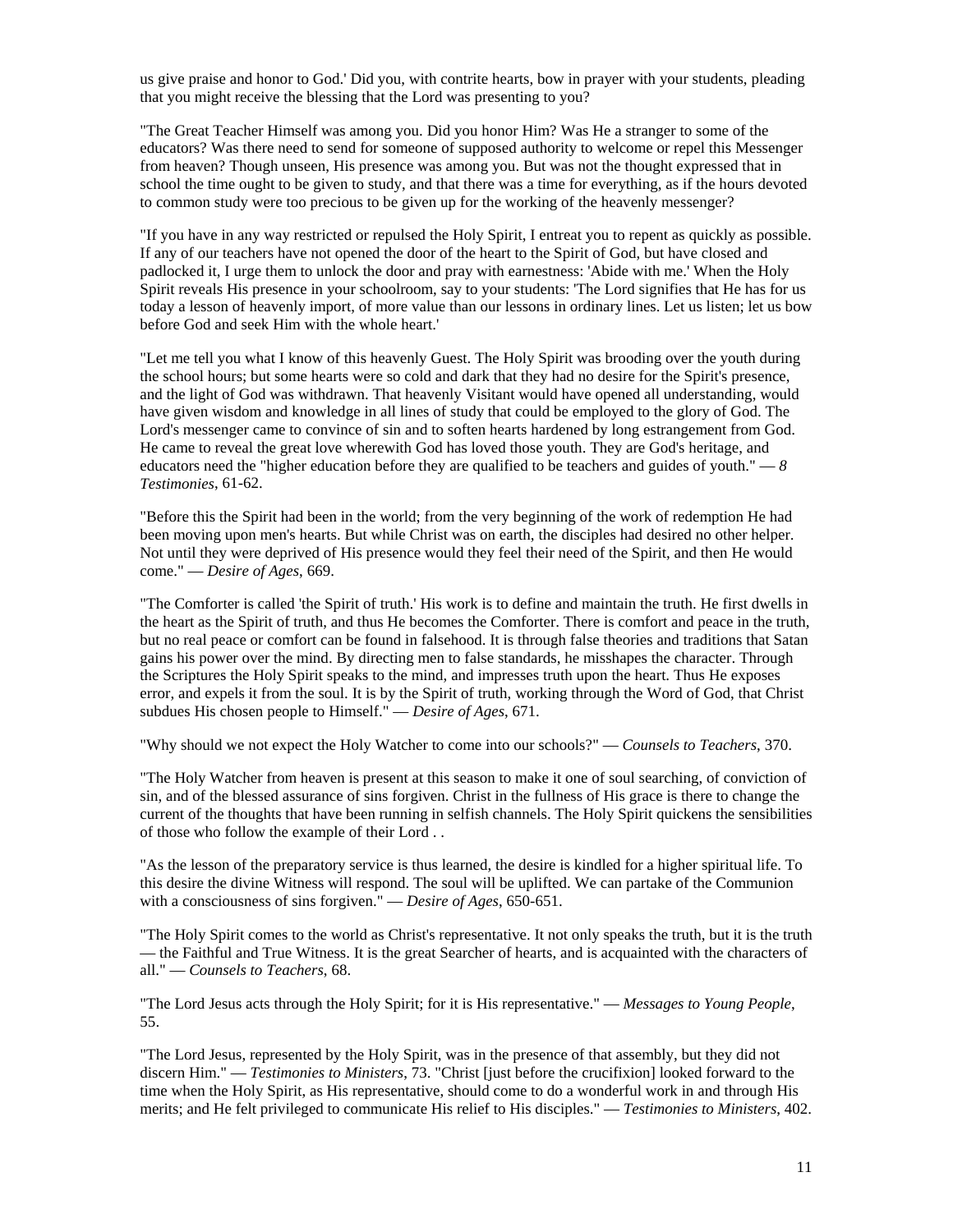"The Holy Spirit, the representative of Himself, is the greatest of all gifts." — *Mount of Blessing*, 132.

"They are to contend with supernatural forces, but they are assured of supernatural help. All the intelligences of heaven are in this army. And more than angels are in the ranks. The Holy Spirit, the representative of the Captain of the Lord's host, comes down to direct the battle." — *Desire of Ages*, 352.

"The Holy Spirit loves to address the youth, and to discover to them the treasures and beauties of God's Word. The promises spoken by the great Teacher will captivate the senses and animate the soul with a spiritual power that is divine." — *Christ's Object Lessons*, 132.

"The latter rain, falling near the close of the season, ripens the grain, and prepares it for the sickle. The Lord employs these operations of nature to represent the work of the Holy Spirit. As the dew and the rain are given first to cause the seed to germinate, and then to ripen the harvest, so the Holy Spirit is given to carry forward, from one stage to another, the process of spiritual growth. The ripening of the grain represents the completion of the work of God's grace in the soul. By the power of the Holy Spirit the moral image of God is to be perfected in the character. We are to be wholly transformed into the likeness of Christ." — *Testimonies to Ministers*, 506.

"Place your mind and will where the Holy Spirit can reach them, for He will not work through another man's mind and conscience to reach yours. With earnest prayer for wisdom, make the Word of God your study. Take counsel of sanctified reason, surrendered wholly to God." — *7 Testimonies*, 214.

"This is the danger to which the church is now exposed — that the inventions of finite men shall mark out the precise way for the Holy Spirit to come." — *Testimonies to Ministers*, 64-65.

"We have an Advocate pleading in our behalf. The Holy Ghost is continually engaged in beholding our course of action." — *1 Selected Messages*, 96.

"They [the angels] are 'sent forth to minister for them who shall be heirs of salvation,' but Christ, as Mediator, is the great Minister in the work of redemption. The Holy Spirit is His representative in our world, to execute the divine purpose of bringing to fallen man power from above, that he may be an overcomer." — *Manuscript 57, 1907* (7 *Bible Commentary*, 922).

# **Christ in the Godhead**

#### Introduction

Christ is fully equal to the Father in every way, except in office work. All three members of the Godhead have the same complete, divine attributes, but each has chosen a different appearance, manner of operation, and distinctive ministry.

Any attempt to reduce Christ to a "lesser god" is an insult to Him, and an endangerment to the salvation of the one making that claim.

There is no justification in Scripture for removing either the Father, Son, or Holy Spirit from the status of total divinity. Indeed, there are a number of clear statements which fully establish the divinity of each member of the Godhead.

Do not jeopardize your own salvation; read this:

"Jesus declared, 'I am the resurrection and the life.' In Christ is life, original, unborrowed, underived. 'He that hath the Son hath life.' (1 Jn 5:12). The divinity of Christ is the believer's assurance of eternal life..

"To the Saviour's words, 'Believest thou?' Martha responded, 'Yea, Lord: I believe that Thou art the Christ, the Son of God, which should come into the world.' She did not comprehend in all their significance the words spoken by Christ, but she confessed her faith in His divinity, and her confidence that He was able to perform whatever it pleased Him to do." — *Desire of Ages*, 530 [Emphasis ours].

#### Christ in the Bible

1 — Jesus Christ is called the "Son," or "The Son of God." He was the Son before He was born into this world (Jn 1:14, 18; Gal 4:4).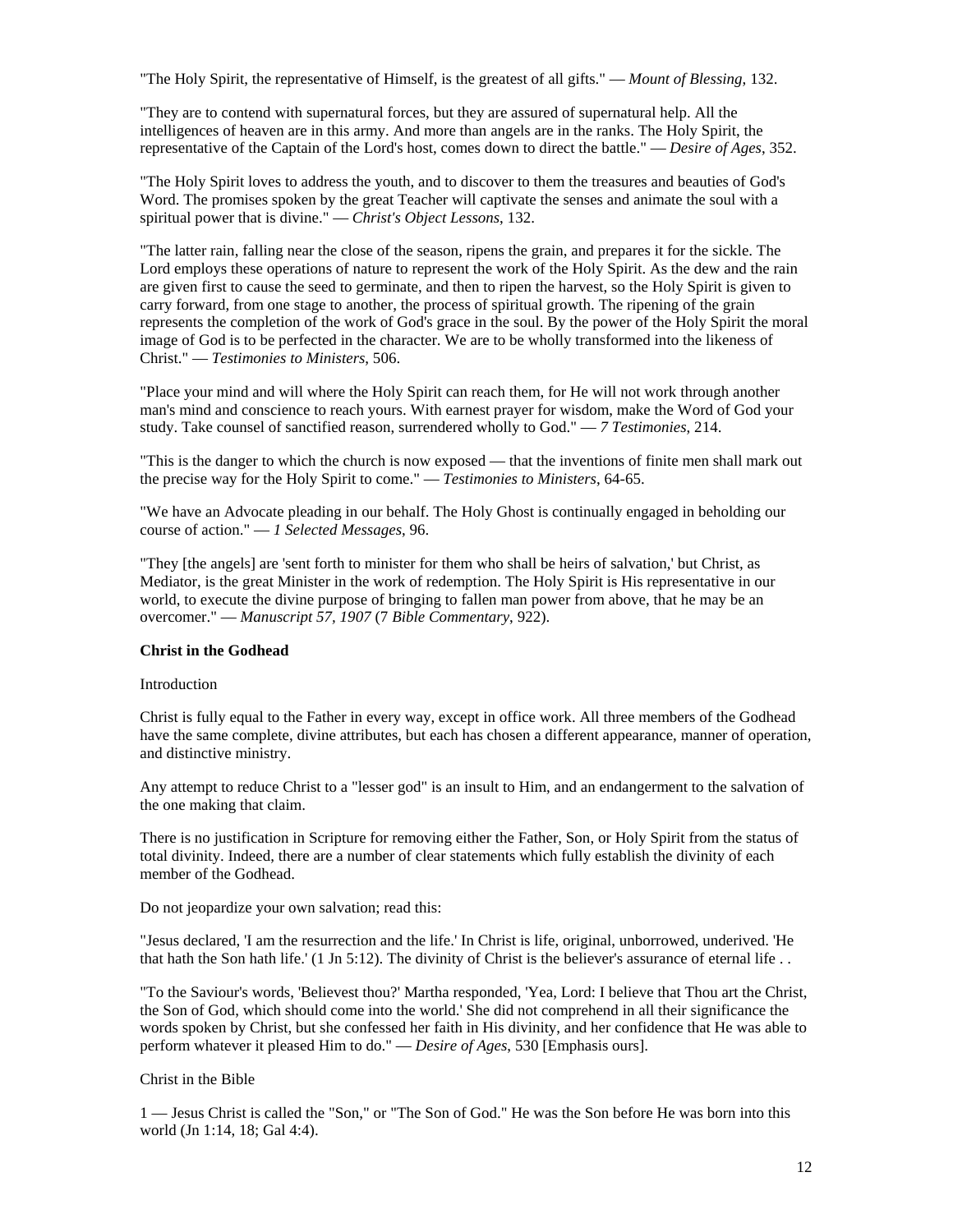2 — He is the "only begotten" Son of God (Jn 1:14, 18; 3:16, 18; 1 Jn 4:9 [compare 2 Sam 7:14; Ps 2:7, Lk 3:38; Jn 1:12]).

3 — He speaks of, and to, God as "Father" as One who bore a unique relationship to Him (Matt 6:9; 7:21; Jn 20:17).

4 — He claimed a unique knowledge of God (Matt 11:27).

5 — He spoke of Himself as "the Son of God" in such a way that the Jews recognized that He was claiming divinity, making Himself "equal to" God (Matt 26:63; Jn 5:18; 10:36).

6 — The Sonship of Christ also applies to Him as our Messiah and Mediator (Matt 8:29; 26:63; Jn 1:49; 11:27).

7 — He is the image, or the very image, of God (2 Cor 4:4: Col 1:15; Heb 1:3).

8 — He is called the "firstborn" (Col 1:15; Heb 1:6), and the "only begotten" (Jn 1:14, 18; 3:16, 18; Heb 11:17; 1 Jn 4:9). In summary, the Bible indicates an eternal Sonship that goes back, without beginning, through all time in the past.

9 — He had pre-existence and equality with the Father before He was born into this world (Micah 5:2; Jn 17:5; Col 1:16; Heb 1:3).

10 — He has life in Himself (Jn 5:26).

11 — He has full divinity or deity (Jn 1:1; Rom 9:5; Phil 2:6; Titus 2:13; 1 Jn 5:20).

12 — Divine names are applied to Him (Isa 9:6; 40:3; Jer 23:5-6; Joel 2:32 [compare Acts 2:21]; 1 Tim 3:16).

13 — He has eternal existence (Isa 9:6; Jn 1:1-2; Rev 1:8; 22:13). There never was a time when He did not exist.

14 — He has omnipresence (Matt 18:20; 28:20; Jn 3:13. To whatever degree He may desire, He can be everywhere present.

15 — He has omniscience (Jn 2:24-25; 21:17; Rev 2:23). He has all knowledge in heaven, on earth, and throughout the universe.

16 — He has omnipotence (Isa 9:6; Phil 3:21).

17 — He is immutable (Heb 1:10-12; 13-8). He is utterly unchangeable.

18 — He has every attribute that the Father has (Col 2:9).

19 — He is the Creator (Jn 1:3, 10; Col 1:16; Heb 1:2-10).

20 — Divine Providences come through Christ (Jn 3:35; 17:2; Eph 1:22; Col 1:17).

21 — Only God can forgive sin, and Jesus can forgive sin (Matt 9:2-7; Mk 2:7-10; Col 3:13).

22 — He has a dominant role both in the Resurrection and Judgment of men (Matt 25:31-32; Jn 5:19-29; Acts 10:42; 17:31; 2 Tim 4:1).

23 — He will have a dominant role in the final destruction of sin and sinners, and the renewal of the new heavens and the new earth (Heb 1:10-12; Phil 3:21; Rev 21:5).

24 — Honor as to One who is Divine and fully God is ascribed to Him (Jn 5:22-23; 14:1; 1 Cor 15:19; 2 Cor 13:13; Heb 1:6; Matt 28:19).

 $25 - A$  basic pattern appears to be that things come from the Father and through Christ (Jn 1:3, 10).

Christ in the Spirit of Prophecy: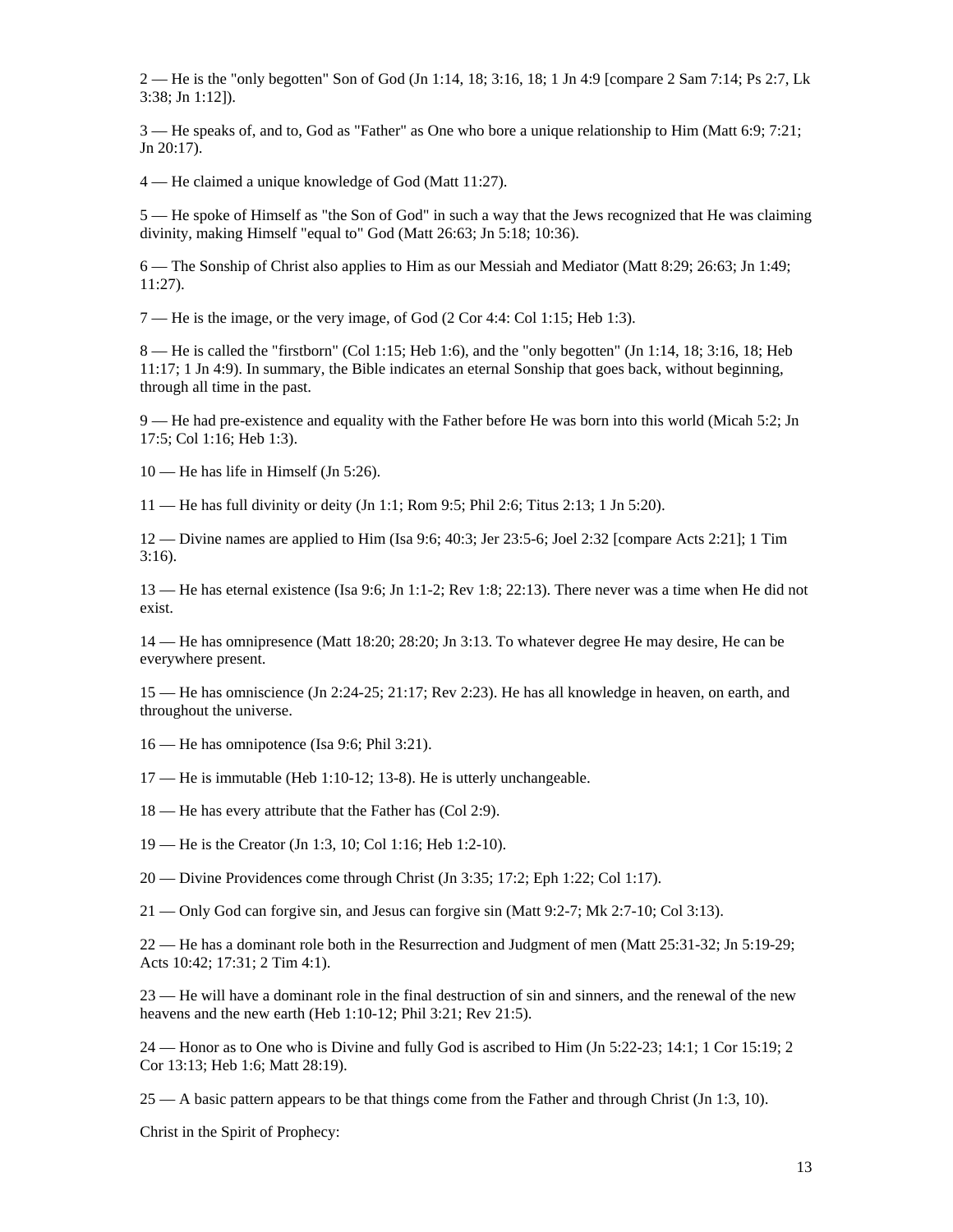"Christ is one with the Father, but Christ and God are two distinct personages. Read the prayer of Christ in the seventeenth chapter of John, and you will find this point clearly brought out. How earnestly the Saviour prayed that His disciples might be one with Him as He is one with the Father. But the unity that is to exist between Christ and His followers does not destroy the personality of either. They are to be one with Him as He is one with the Father." — *Review and Herald*, June 1, 1905 (5 *Bible Commentary*, 1148).

"Again and again we shall be called to meet the influence of men who are studying sciences of satanic origin, through which Satan is working to make a nonentity of God and of Christ.

"The Father and the Son each have a personalty. Christ declared: 'I and My Father are one.' Yet it was the Son of God who came to the world in human form. Laying aside His royal robe and kingly crown, He clothed His divinity with humanity, that humanity through His infinite sacrifice might become partakers of the divine nature and escape the corruption that is in the world through lust." — 9 *Testimonies* 68, 1909.

"Christ is the pre-existent, self-existent Son of God . . In speaking of His pre-existence, Christ carries the mind back through dateless ages. He assures us that there never was a God. He to whose voice the Jews were then listening had been with God as one brought up with Him." — *Signs*, August 29, 1900 (*Evangelism*, 615).

"He was equal with God, infinite and omnipotent . . He is the eternal, self-existent Son." — *Manuscript* 101, 1897 (*Evangelism*, 615).

"While God's Word speaks of the humanity of Christ when upon this earth, it also speaks decidedly regarding His pre-existence. The Word existed as a divine being, even as the eternal Son of God, in union and oneness with His Father. From everlasting He was the Mediator of the covenant, the one in whom all nations of the earth, both Jews and Gentiles, if they accepted Him, were to be blessed." 'The Word was with God, and the Word was God.' Before men or angels were created, the Word was with God, and was God." — *Review and Herald*, April 5, 1906 (*Evangelism*, 615).

"Jesus declared, 'I am the resurrection and the life.' In Christ is life, original, unborrowed, underived. 'He that hath the son hath life.' (1 Jn 5:12). The divinity of Christ is the believer's assurance of eternal life..

"To the Saviour's words, 'Believest thou?' Martha responded, 'Yea, Lord: I believe that Thou art the Christ, the Son of God, which should come into the world.' She did not comprehend in all their significance the words spoken by Christ, but she confessed her faith in His divinity, and her confidence that He was able to perform whatever it pleased Him to do." — *Desire of Ages*, 530.

"Oh, wonderous love of Christ, stooping to heal the guilty and the afflicted! Divinity sorrowing over and soothing the ills of suffering humanity! Oh, marvelous power thus displayed to the children of men! Who can doubt the message of salvation? Who can slight the mercies of a compassionate Redeemer?" — *Desire of Ages*, 269.

"It was Christ who from the bush on Mount Horeb spoke to Moses saying, 'I AM THAT I AM . . Thus shalt thou say unto the children of Israel, I AM hath sent me unto you. (Ex 3:14). That was the pledge of Israel's deliverance. So when He came 'in the likeness of men,' He declared Himself the I am, the Child of Bethlehem, the meek and lowly Saviour, God "manifest in the flesh." (1 Tim 3:16)." — *Desire of Ages*, 24.

"Thus He went from city to city, from town to town, preaching the gospel and healing the sick — the King of glory in the lowly garb of humanity." — Counsels on Health, 318.

The Lord God came down to our world clothed with habiliments of humanity, that He might work out in His own life the mysterious controversy between Christ and Satan. He discomfited the powers of darkness. All this history is saying to man, I, your substitute and surety, have taken your nature upon Me, showing you that every son and daughter of Adam is privileged to become a partaker of the divine nature, and through Christ Jesus lay hold upon immortality." — *Fundamentals of Christian Education*, 379.

"[Revelation 1:18-20, quoted] These are wonderfully solemn and significant statements. It was the Source of all mercy and pardon, peace and grace, the self-existent, eternal, unchangeable One, who visited His exiled servant on the isle that is called Patmos." — *Manuscript 81*, 1900 (*7 Bible Commentary*, 955).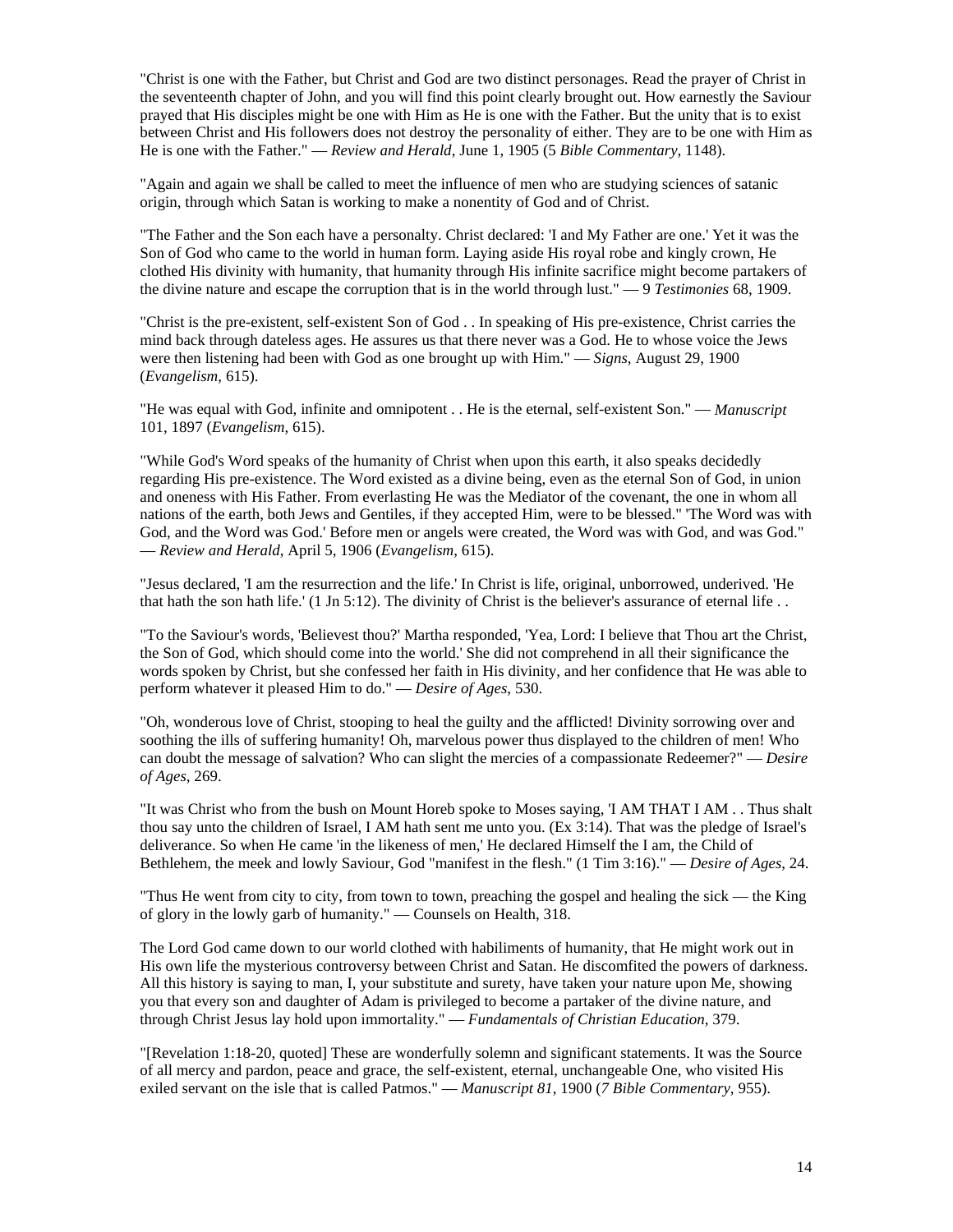"They retorted with a sneer, as if they would prove Jesus to be a madman, 'Thou art not yet fifty years old, and hast Thou seen Abraham?'

"With solemn dignity Jesus answered, 'Verily, verily, I say unto you, Before Abraham was, I AM.'

"Silence fell upon the vast assembly. The name of God, given to Moses to express the idea of the eternal presence, had been claimed as His own by this Galilean Rabbi. He had announced Himself to be the selfexistent One, He who had been promised to Israel, 'whose goings forth have been from of old, from the days of eternity.' (Micah 5:2).

"Again the priests and rabbis cried out against Jesus as a blasphemer." — *Desire of Ages*, 469-470.

"What humility was this! It amazed angels. The tongue can never describe it; the imagination cannot take it in. The eternal Word consented to be made flesh! God became man! It was a wonderful humility." — *Review and Herald*, June 15, 1905 (5 *Bible Commentary*, 1127).

"Jesus claimed equal rights with God in doing a work equally sacred, and of the same character with that which engaged the Father in heaven." — *Desire of Ages*, 207.

"In Christ were united the divine and the human — the Creator and the creature. The nature of God, whose law had been transgressed, and the nature of Adam, the transgressor, meet in Jesus — the Son of God, and the Son of man." — *Manuscript* 141, 1901 (*7 Bible Commentary*, 926).

"Jesus says, 'My Father which is in heaven,' as reminding His disciples that while by His humanity He is linked with them, a sharer in their trials, and sympathizing with them in their sufferings, by His divinity He is connected with the throne of the infinite. Wonderful assurance!" — *Desire of Ages*, 442.

" 'I am the resurrection, and the life.' He who had said 'I lay down my life, that I might take it again,' came forth from the grave to life that was in Himself. Humanity died: divinity did not die. In His divinity, Christ possessed the power to break the bonds of death. He declares that He has life in Himself to quicken whom He will." — *Youth Instructor*, August 4, 1898 (*5 Bible Commentary*, 1113).

"Christ had not exchanged His divinity for humanity; but He had clothed His divinity in humanity." — *Review and Herald*, October 29, 1895 (*5 Bible Commentary*, 1128).

"Christ did not make believe take human nature; He did verily take it. He did in reality possess human nature. 'As the children are partakers of flesh and blood, He also Himself likewise took part of the same' (Heb 2:14). He was the son of Mary; He was of the seed of David according to human descent. He is declared to be a man, even the Man Christ Jesus. 'This man,' writes Paul, 'was counted worthy of more glory than Moses, inasmuch as he who hath builded the house hath more honour than the house.' (Heb 3:3)." — *5 Bible Commentary*, 1130.

"But while God's Word speaks of the humanity of Christ when upon this earth, it also speaks decidedly regarding His pre-existence. The Word existed as a divine being, even as the eternal Son of God, in union and oneness with His Father. From everlasting He was the Mediator of the covenant, the one in whom all nations of the earth, both Jews and Gentiles, if they accepted Him, were to be blessed. 'The Word was with God, and the Word was God' (Jn 1:1). Before men or angels were created, the Word was God, and was God." — *Evangelism*, 615.

"The world was made by Him, 'and without Him was not any thing made that was made' (Jn 1:3). If Christ made all things, He existed before all things. The words spoken in regard to this are so decisive that no one need be left in doubt. Christ was God essentially, and in the highest sense. He was with God from all eternity, God over all, blessed forevermore." — *1 Selected Messages*, 247.

"But although Christ's divine glory was for a time veiled and eclipsed by His assuming humanity, yet He did not cease to be God when He became man." — *Signs*, May 10, 1899 (*5 Bible Commentary*, 1129).

"If Christ made all things, He existed before all things. The words spoken in regard to this are so decisive that no one need be left in doubt. Christ was God essentially, and in the highest sense. He was with God from all eternity, God over all blessed forevermore.